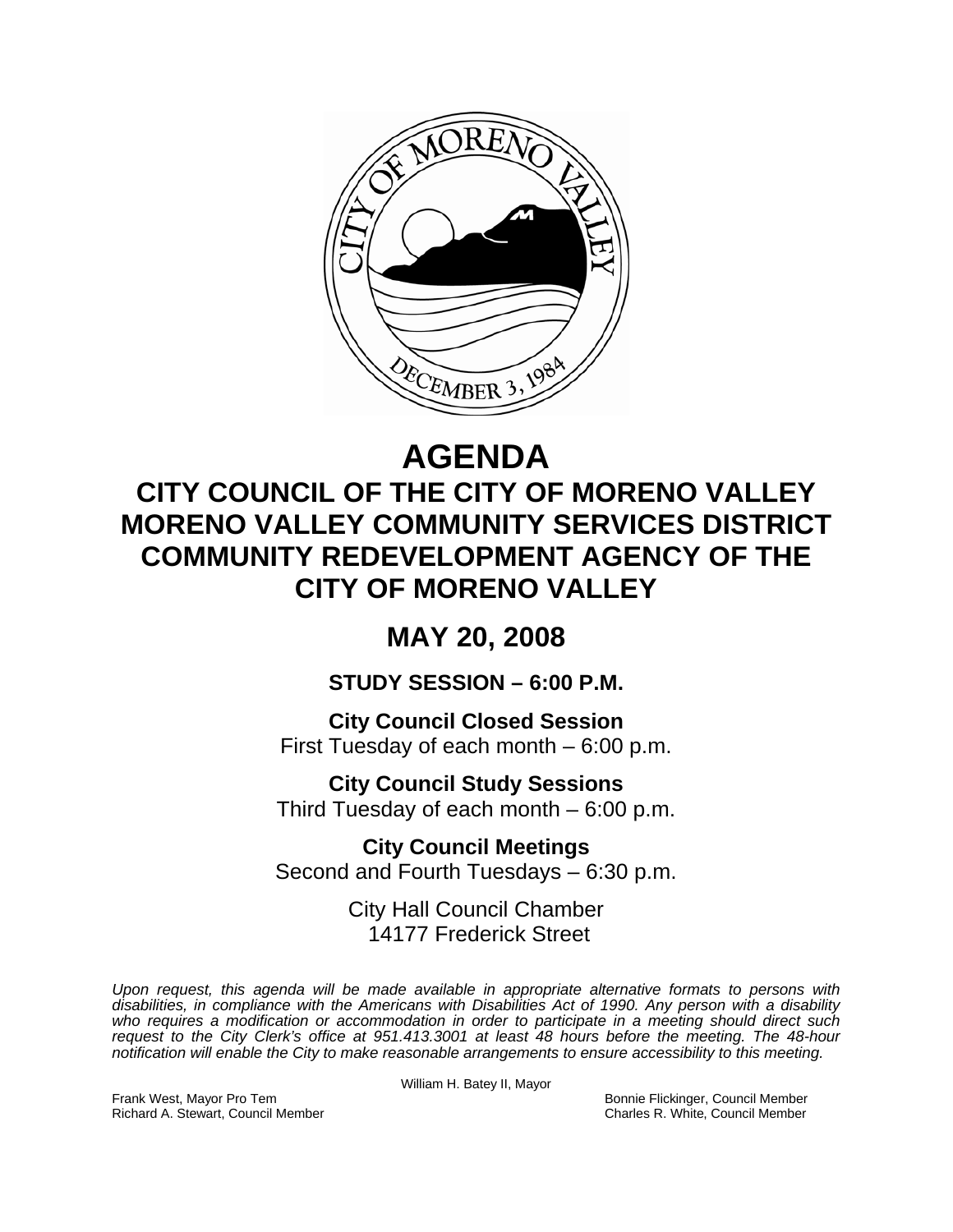#### **AGENDA MORENO VALLEY CITY COUNCIL MORENO VALLEY COMMUNITY SERVICES DISTRICT COMMUNITY REDEVELOPMENT AGENCY OF THE CITY OF MORENO VALLEY STUDY SESSION - 6:00 P.M. MAY 20, 2008**

- **CALL TO ORDER**
- **PLEDGE OF ALLEGIANCE**
- **INVOCATION**
- **ROLL CALL**
- **INTRODUCTIONS**

### • **PUBLIC COMMENTS ON MATTERS UNDER THE JURISDICTION OF THE CITY COUNCIL**

There is a three-minute time limit per person. Please complete and submit a BLUE speaker slip to the City Clerk. All remarks and questions shall be addressed to the presiding officer or to the City Council and not to any individual Council Member, staff member or other person.

- 1. EMWD's Presentation Regarding Current Status of Water Supply to the Region and City **(Stewart/White/ 20 Min.)**
- 2. Proposed Aggregate Project. PowerPoint Presentation by Granite Construction **(West/White/15 Min.)**
- 3. City Council Requests and Communications

(Times shown are only estimates for staff presentation. Items may be deferred by Council if time does not permit full review.)

◆ Oral Presentation only – No written material provided

\*Materials related to an item on this Agenda submitted to the City Council/Community Services District/Community Redevelopment Agency after distribution of the agenda packet are available for public inspection in the City Clerk's office at 14177 Frederick Street during normal business hours.